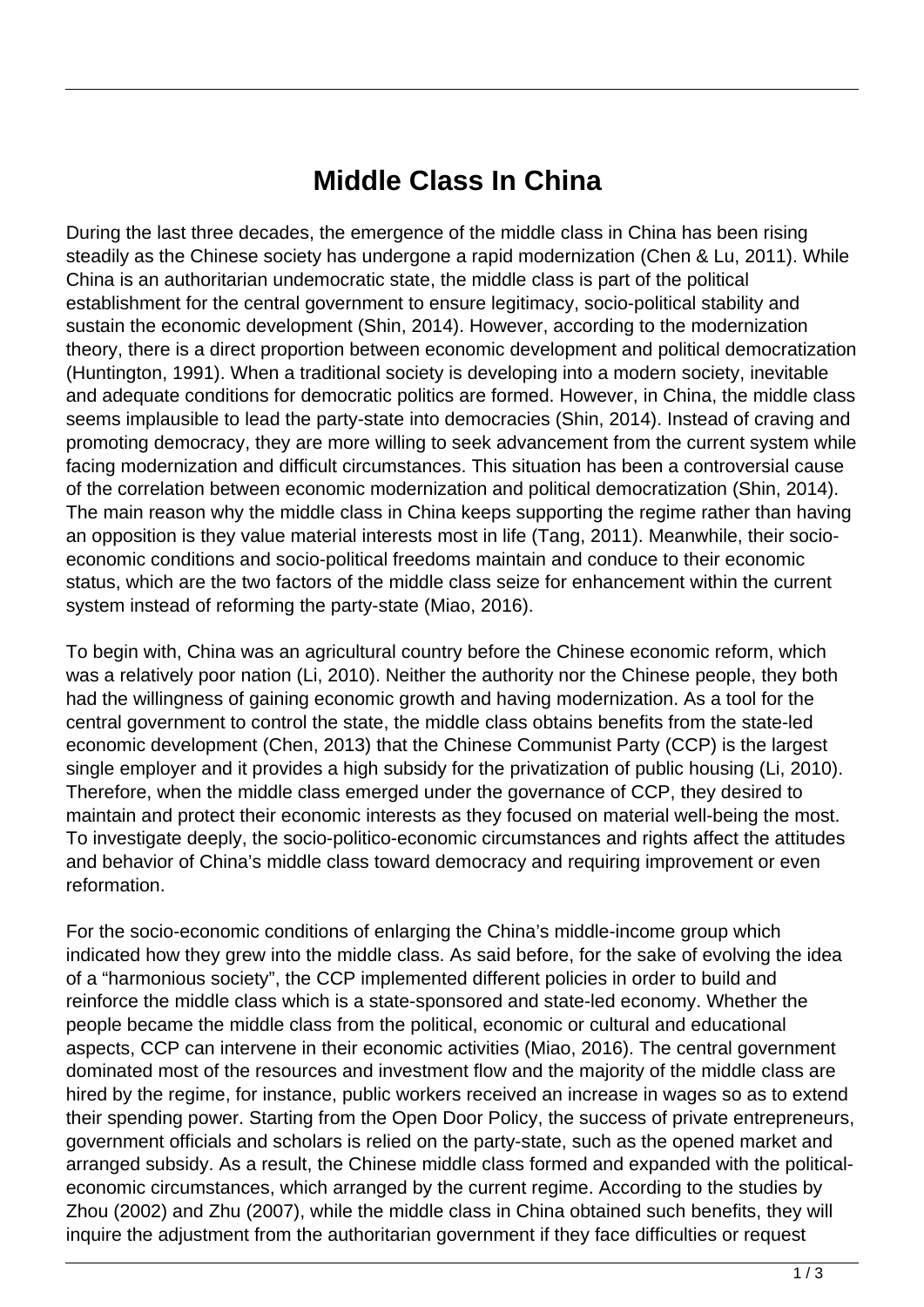changes. For example, China government would save its market with strong autocratic policy measures like the People's Bank of China had a dramatic interest rate cut in 2015 for the sake of saving China's stock market (State Street Global Advisors, 2015). These demonstrated that they believed in their political leaders who will sustain their economic activities and demanded for the assistance from the party-state.

Additionally, not only the formation and extension of the Chinese middle class are correlated to the CCP, the maintenance and sustainability of their middle-ness are connected to the CCP tightly (Chen & Lu,2011). As mentioned previously, the central government can interfere the economic development of the middle class that they endure political harassment and bureaucratic corruption (Tang et al., 2011). Consequently, they fear the sociopolitical instability which impacts their economic well-being negatively. While the CCP can support the economic activities of the middle-income group, it can place burden on them too, such as raise the rate on housing tax in 2015 (The Epoch Times, 2018). Moreover, as China is an undemocratic authoritarian state, it will suppress and punish the human rights activist and the dissident. Take the 709 crackdown on the Chinese Rights-Defense Lawyers as an example, the lawyers are in the middle-class status and they promoted democracy and demonstrated their opposition to the CCP. There was a total of 286 lawyers undergoing political persecution by the CCP in 2015 (China Human Rights Lawyers Concern Group, 2015). Meantime, if the Chinese middle-income group striving for democracy and freedoms which may not lead to real democratization in China due to the majority of the rural populations are not ready and well-prepared for participating in elections and taking the social responsibilities under a democratic state (Unger, 2016). They afraid the result of democratization in China will be a takeover of the peasants that they cannot keep having a relatively higher socioeconomic status among the society. Thus, the Chinese middle-class does not dare to pursue a change in regime for desiring democracy in order to maintain their own interests and even their life. And they preferred to retain the sociopolitical stability as long as there is no invasion to their economic interests.

Furthermore, there is a tight relationship between the middle-class entrepreneurs and the government officials that conducted collusion (Tang et al., 2011). The local government officials assisted the companies with relaxing censorship for gaining more economic interests while the businessman increased the local gross domestic profit in order to meet the target set by the central government. For instance, the corruption between the para-xylene manufacturers and the local government which are the well-know collusion cases in China. Therefore, the middleincome group in China will not seek for a democratic regime as it may be harmful to their material interests, while there is relatively less bureaucratic corruption under a democratic state (Tang et al., 2011).

Besides, although most of the middle-income people in China have a comparatively higher education level, they knew and may have a deep understanding of democracy, freedoms and human rights, many of them do not crave for democracy. Instead of the reasons discussed before, the censorship on education and social media by the CCP is the factor of the middle class supporting the party-state. The teaching content of the nine-year compulsory education is decided and censored by the government (The Bannedbook, 2019). Starting from primary school, there are the Young Pioneers of China which is a youth organization for the CCP to control the children ideologically (The Bannedbook, 2019). For example, there are moto and response for the leaders and members to praise communism. During secondary school, ethical and political education is provided for the sake of teaching the advantages of socialism with Chinese characteristics and the CCP to the students (The Epoch Times, 2019). All the